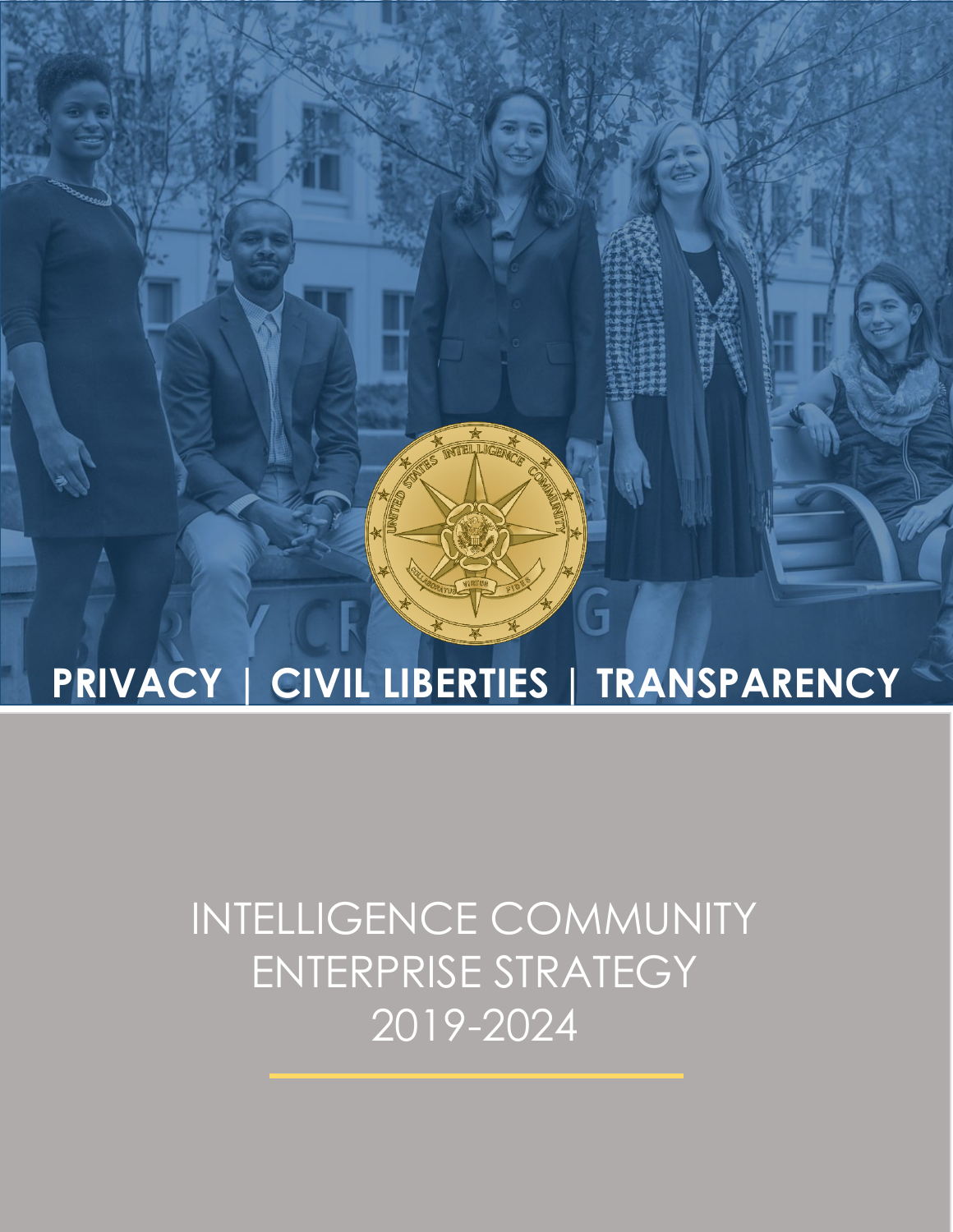## **PRIVACY, CIVIL LIBERTIES, AND TRANSPARENCY IC ENTERPRISE STRATEGY 2019-2024**

To perform their national security mission, intelligence officers must keep pace with an everchanging environment of new technological capabilities, evolving threats, and a rapidly shifting global landscape. They must do so while remaining true to their oaths to support and defend the Constitution of the United States, and while exemplifying America's values.

The Intelligence Community (IC) must be accountable to the American people in carrying out its national security mission in a way that upholds the country's values. The core principles of protecting privacy and civil liberties in our work and of providing appropriate transparency about our work, both internally and to the public, must be integrated into the IC's programs and activities. Doing so is necessary to earn and retain public trust in the IC, which directly impacts IC authorities, capabilities, and resources.

#### *Mission success depends on the IC's commitment to these core principles.*

This Privacy, Civil Liberties, and Transparency IC Enterprise Strategy lays out, through 2024, the roadmap for enhancing the IC's framework for protecting privacy and civil liberties and for practicing appropriate transparency in close alignment with the National Intelligence Strategy.

All organizations in the IC share responsibility to protect privacy and civil liberties and implement appropriate transparency. The ODNI's Office of Civil Liberties, Privacy, and Transparency will collaborate across the IC to implement this strategy, recognizing the important roles, responsibilities, and authorities of all those involved in protecting privacy and civil liberties and promoting transparency.

### **VISION**

The IC achieves its mission in a manner that protects privacy and civil liberties and earns and retains the trust of the American people.

## **MISSION**

Safeguard privacy and civil liberties and practice appropriate transparency to enhance accountability and public trust in all we do.